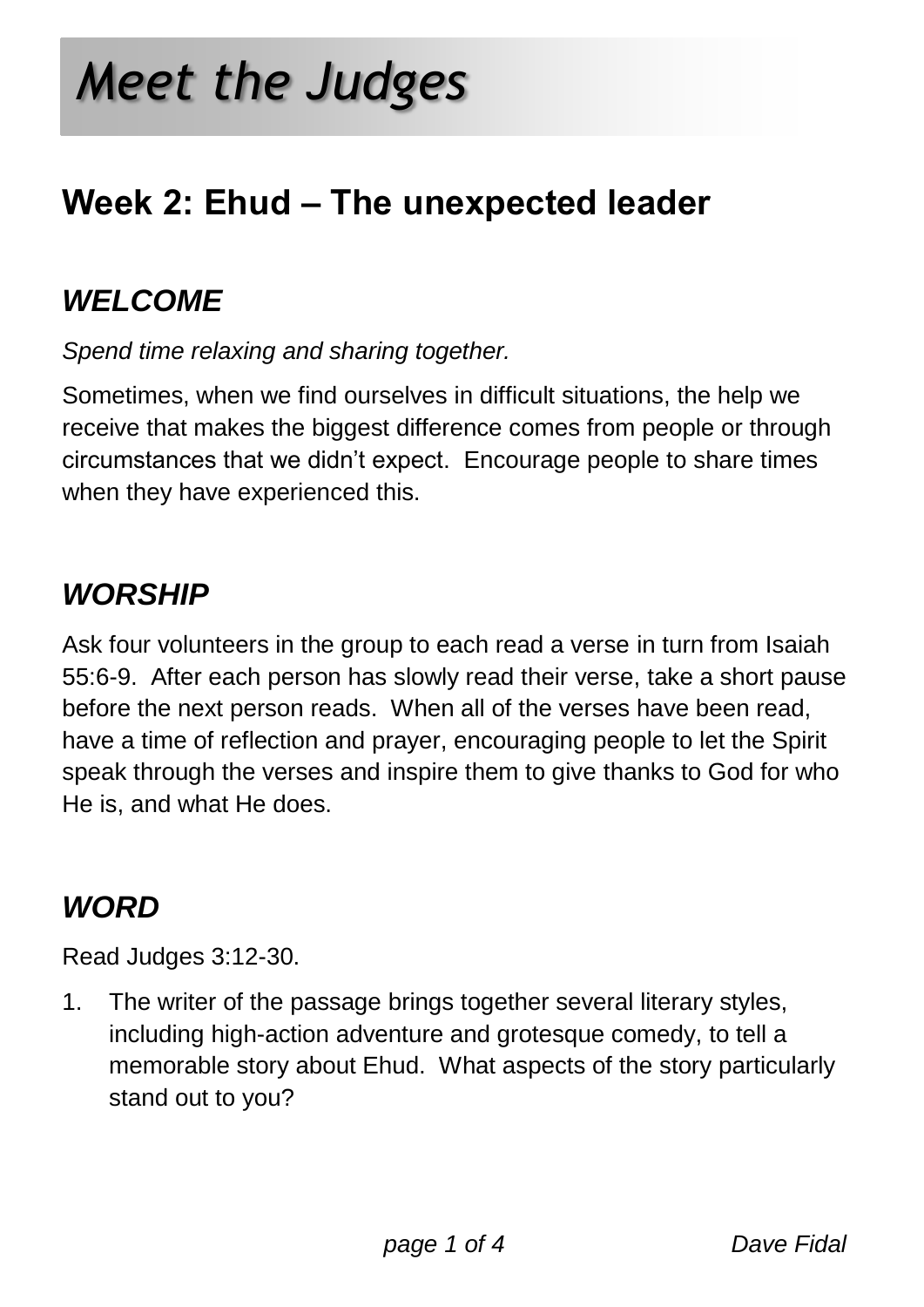

2. At the beginning of the passage, we see that the Israelites had been subjected to the Moabites for eighteen years. What was the problem with Israel that had led to this? What can the situation they found themselves in tell us about how God wants us to live our lives?

3. What do you make of the description of Ehud in verse 15?

4. The worth we place on ourselves and others can often be tainted by our perceptions and also the views and expectations of others and society. How does God's choice of Ehud challenge our thinking in such matters?

You may find it helpful to look at verses 15 and 20-21 alongside 1 Corinthians 1:26-31 and Ephesians 2:10.

5. How would you describe Ehud's actions and strategy and how might his behaviour inform how we should respond when God asks us to do something?

You may find it helpful to consider verses 16-19 and 27-28 and also Deuteronomy 31:6-7.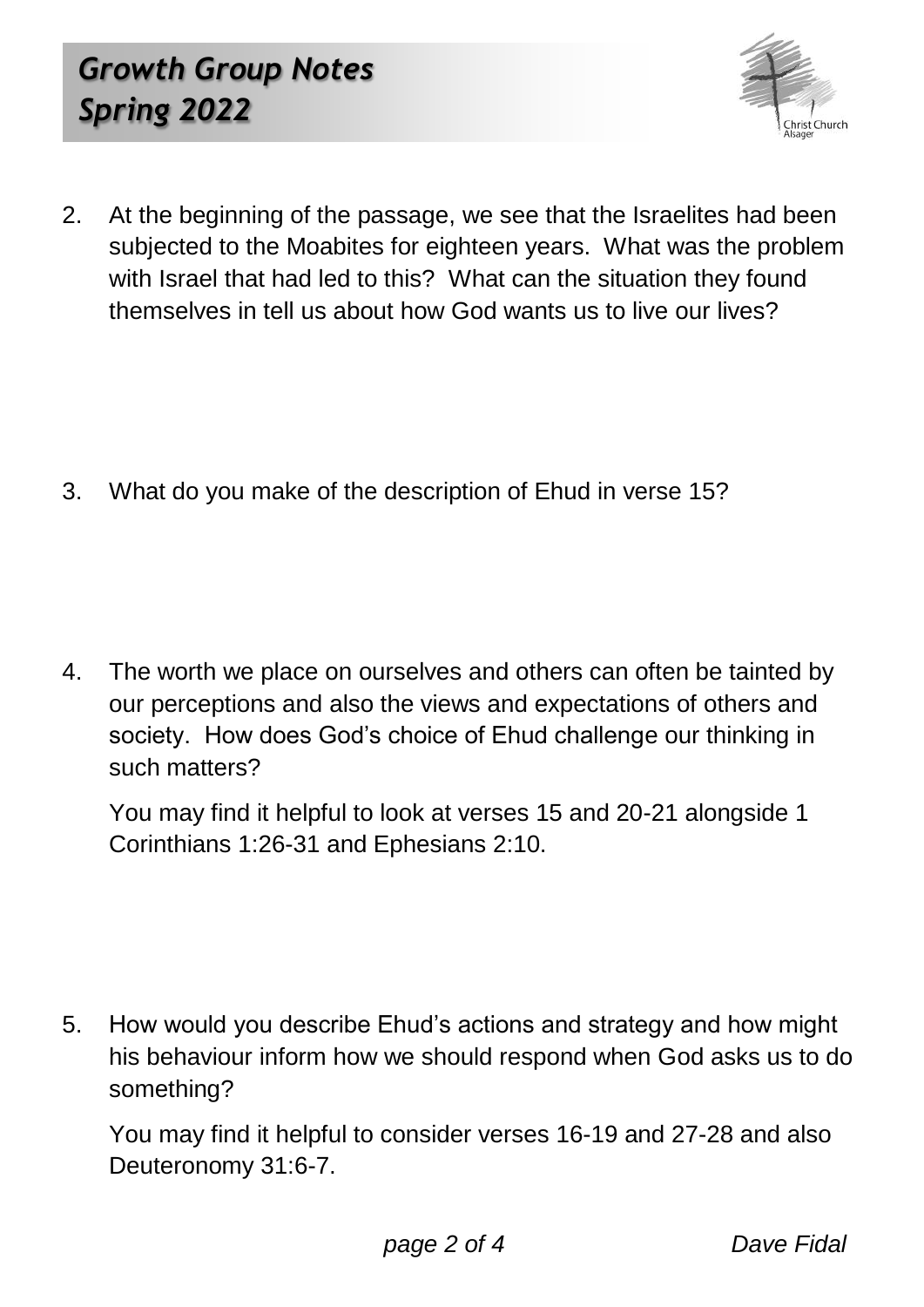# *Meet the Judges*

6. Eglon was defeated in a humiliating fashion. Why do you think this was?

7. How do you think the Israelites' view of Ehud changed between the beginning and the end of the story?

You may find it helpful to compare verses 15 and 27-28.

8. Paying particular regard to the actions and behaviour of the Israelites and God, how would you summarise the overall flow of the passage? How does it compare to the story of Othniel from week 1 of this sermon series?